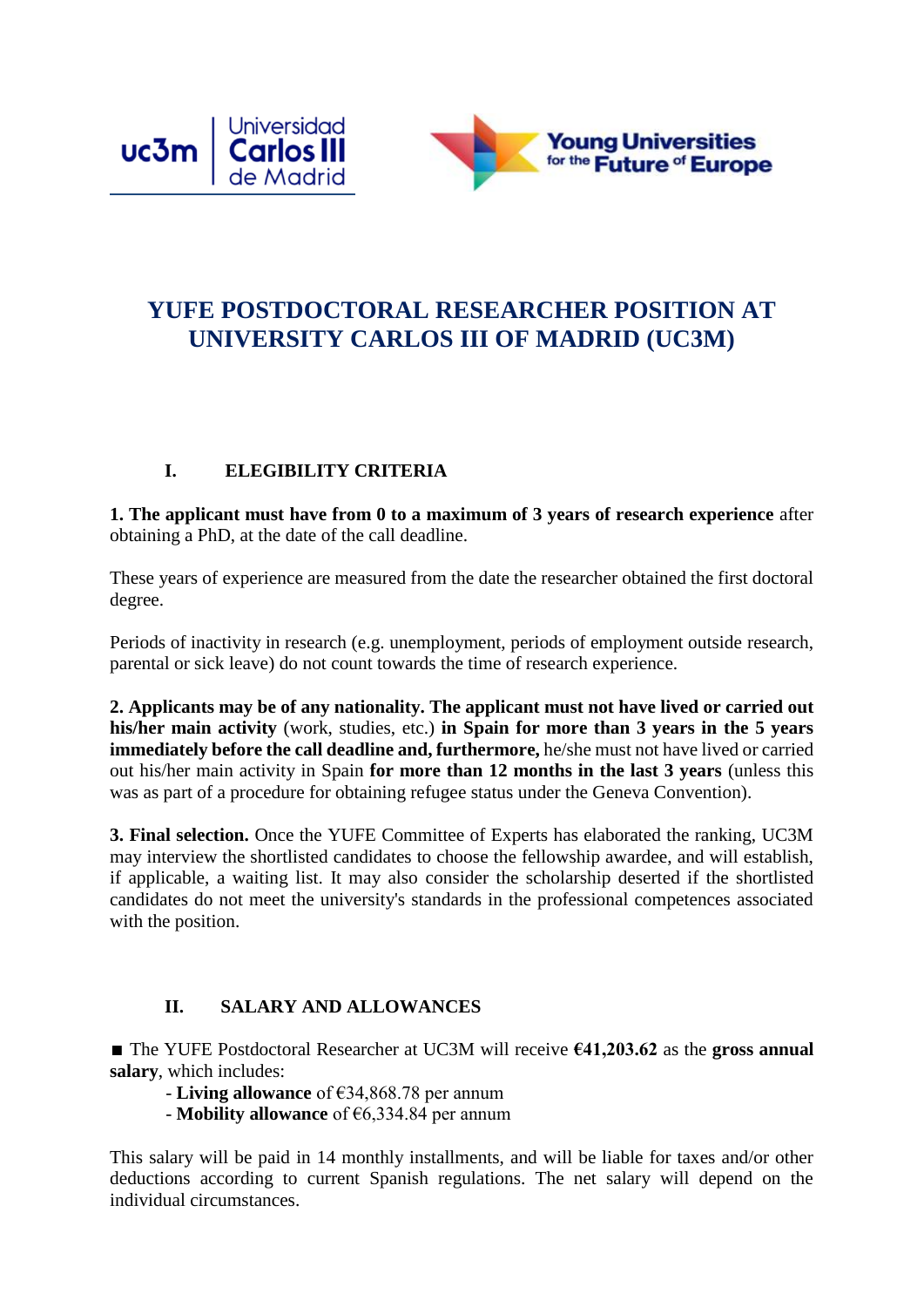■ If the YUFE Postdoctoral researcher has dependents (**family obligations** must be duly accredited), he/she will receive another **additional annual allowance** of €4,524.89.

∎The YUFE Postdoctoral Researcher will receive **additional funds** for the **implementation of his/her research**. Research costs are budgeted for a total of €800 month. Research allowances will be managed in accordance with UC3M regulations and accounting rules

These additional allowances will be subjected to the same requirements expressed above.

#### **III. RIGHTS AND DUTIES**

#### **1. RIGHTS AND BENEFITS**

a) An employment contract for 3 years will be signed by UC3M and the appointed YUFE Postdoctoral Researcher. This will state the arrangements for the legal and financial administration of the Postdoctoral position.

b) The corresponding payments, as established above.

c) The necessary cooperation and support from the University, to carry out the research project. d) Benefits from any corresponding intellectual and industrial property rights arising from his/her research activity, according to the legislation and regulations currently in force.

e) Use of the University services and participation in all its activities in accordance with UC3M internal regulations.

f) Enjoyment of the University faculty rights, benefits and privileges.

g) Scientific training through his/her individual research projects and through dedicated training events.

h) Optional teaching to UC3M students for up to 80 hours/year.

i) Optional co-supervision of Master students and/or PhD students to strengthen his/her supervision skills.

j) Optional Spanish language course online.

#### **2. REQUIREMENTS, DUTIES AND OBLIGATIONS**

a) Attainment of the corresponding legal residence and work permit in Spain (when the application for it can be required, depending on the nationality of the YUFE Postdoctoral Researcher), allowing him/her to work under contract, in the terms established by the Spanish current legislation.

b) Adherence to the internal norms and particular regulations of the UC3M as well as those of the corresponding academic Department.

c) Full-time incorporation within the UC3M after the selection process and commitment to work at the UC3M premises as long as it is feasible.

d) Commitment to inform the UC3M as soon as possible of any events, circumstances or changes in status that are likely to affect his/her postdoctoral research or/and the contract.

e) Short stays that go beyond those foreseen in the initial project will have to be authorized by the Vice-Rector for Faculty of the UC3M.